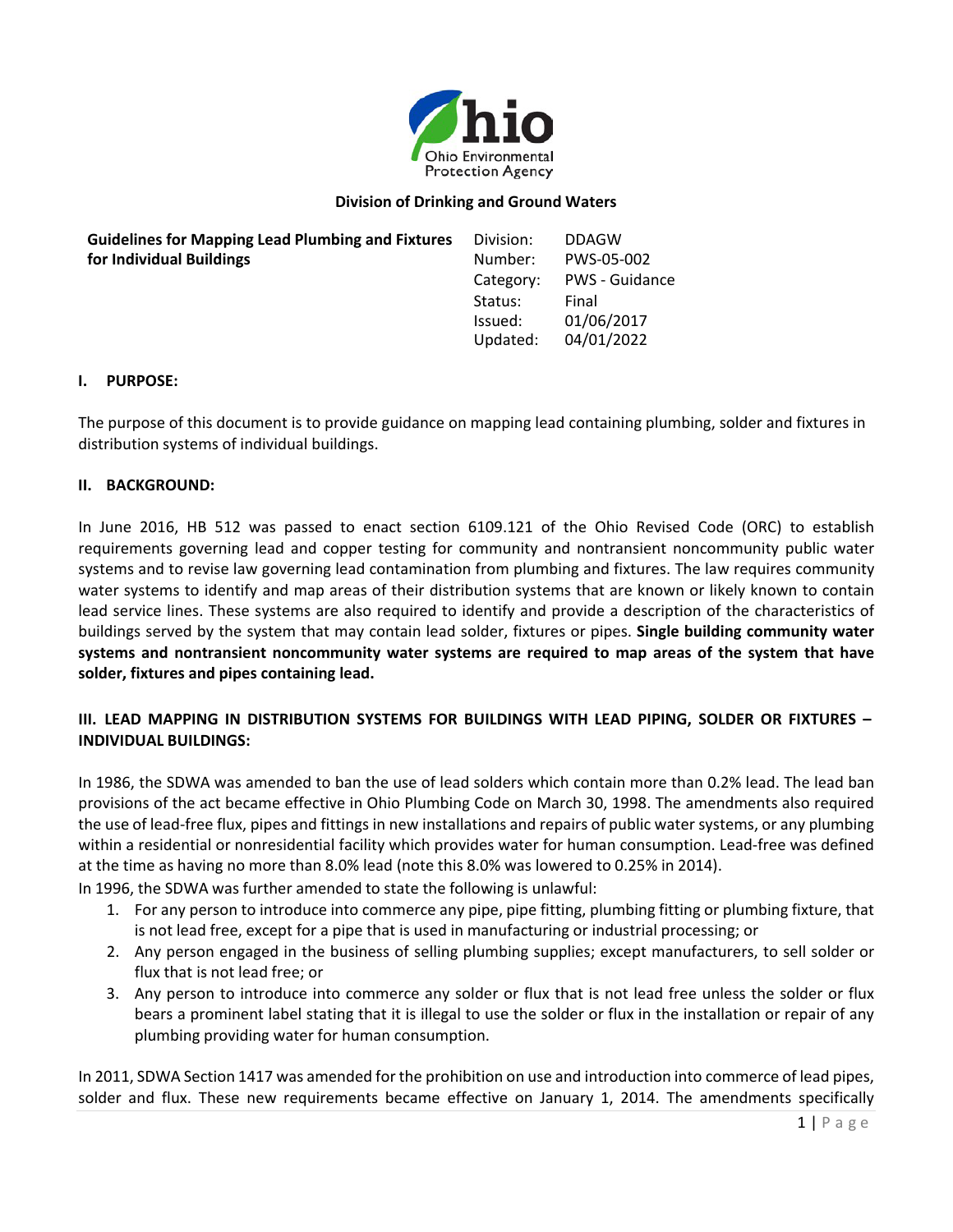modified the applicability of the prohibitions by creating exemptions for certain non-potable applications, changed the definition of "lead-free" by reducing lead content from 8% to a weighted average of not more than 0.25% in the wetted surface material (primarily affects brass/bronze), eliminated the provision that required certain products to comply with "voluntary" standards for lead leaching, and established a statutory requirement for calculating lead content.

The exemptions to the SDWA Section 1417 are pipes, pipe fittings, plumbing fittings or fixtures, including backflow preventers, which are used exclusively for nonpotable services, such as manufacturing, industrial processing, irrigation, outdoor watering, or any other uses where the water is not anticipated to be used for human consumption. The exemption also applies to toilets, bidets, urinals, fill valves, flushometer valves, tub fillers, shower valves, service saddles, or water distribution main gate valves that are 2 inches in diameter or larger. In addition to the SDWA, the Community Fire Safety Act of 2013 exempted fire hydrants from this requirement.

As a result of these amendments, buildings constructed after 2014 are the least likely to have plumbing containing lead materials, so these consumers are at the lowest risk of exposure to lead from drinking water.

Because it is practically impossible to determine the lead content of an installed fixture, fitting or pipe, it should be assumed that the manufacture or installation date is the primary indicator of the lead content. Therefore, the characteristics of buildings and piping solder or fixtures would be **buildings built prior to 1998 or that use plumbing material or solder manufactured before 1998 may have materials with greater than 8% lead and are at a higher risk of contributing lead to the drinking water than materials manufactured after 1998. In addition, buildings** built and plumbing materials manufactured after 2014 were required to have less than 0.25% lead by weight and **have the lowest risk for contributing lead to the drinking water. It should be noted however that, although prohibited, some use of leaded solder or leaded components may have occurred after the prohibitions became effective.**

# **IV. MAPPING REQUIREMENTS AND RECOMMENDATIONS**

Once identified, areas of the system known or are likely to have lead service lines, solder, fixtures or pipes containing lead must be plotted on a map of the entire distribution system which may be plumbing within a building. If the system has more than one building, service lines to all buildings must also be mapped (see the mapping requirements in the document, *PWS-04-001*). If a nontransient noncommunity water system serves buildings built prior to the 1986 lead ban (effective in Ohio Plumbing Code onMarch 30, 1998), the system should include, at minimum, a statement on what plumbing materials are part of the water system prior to 1998.

The different areas of the system on the map must be distinguished by different colors or other obvious mapping tools. An electronic copy of the map using mapping software, a map in a PDF or another generally used electronic file type is the preferred product, but hard copy colored maps are acceptable. The maps must be capable of being copied in color for distribution to the required parties and consumers upon request.

The maps must be at an appropriate scale and identify major streets, landmarks, or other methods of orientation so that the reader of the map could easily determine the orientation and location of the building covered by the map. Each floor of the building should be recorded on a separate page and identify each water service entrance point to the building.

If known, the map could include dates on when buildings were constructed with a key citing regulatory dates for reduced lead (e.g., before 1986 when there was no limit on lead or 1986 – 2014 when lead solder was banned and there was lower content of lead in brass). Lastly, systems should use, when available, engineered drawings or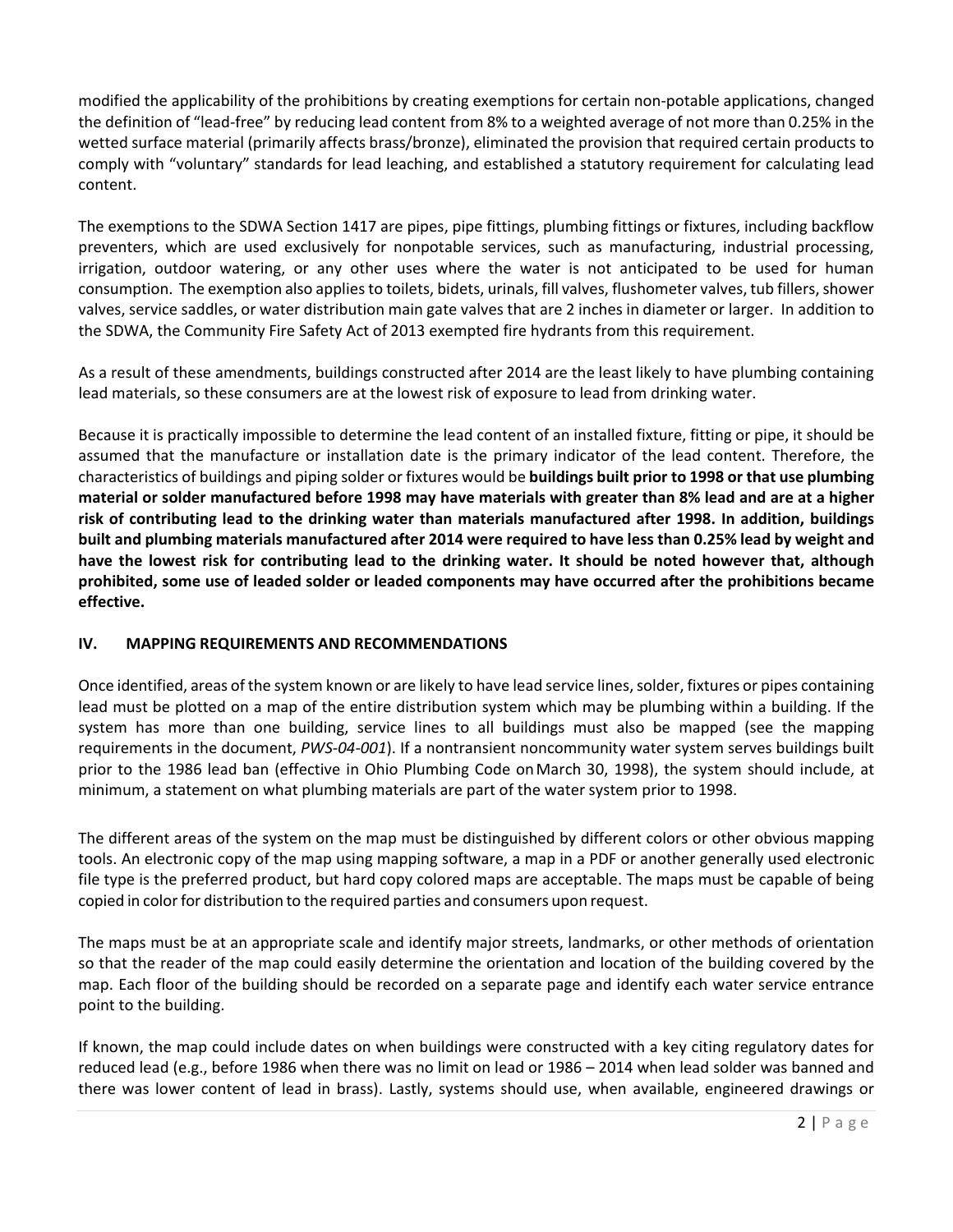isometric schematics for the water distribution system if they meet the minimum map submittal criteria. In particular, hospitals may use isometric schematics or survey procedures per 42 CFR 482.41(c), schools may use their safety plan per OAC 3301-5-01, End Stage Renal Disease facilities per OAC 3701-83-23.1, or long term care facilities may use their standardized fire safety map as a base in the absence of a schematic or isometric drawing.

It is recommended systems map, at a minimum, the following building characteristic examples.

- Building name, address and telephone number.
- Exterior building sites using alpha phonetic identification (Alpha, Bravo, Charlie, Delta).
- A bar scale and compass directions (at minimum, note North).
- Each floor recorded on a separate page.
- Water service entrance points into the building marked with material coding.
- Layout of the hot and cold distribution system marked separately.
- Types of service lines and solder.
- Fixture types labeled, including fixture material and specify lead content as known, probable or unknown based on the age of the fixture.

It is recommended systems identify service lines on the map at the location of the service entrance by selecting one of the color schemes and naming conventions listed below, and include a legend with or in the map.



# **V. SUBMITTAL REQUIREMENTS:**

The following requirements are to be submitted to respective parties by December 31, 2022.

- 1. Submit a report to Ohio EPA, Division of Drinking and Ground Waters (DDAGW) containing, at minimum, the information below. (Addresses are listed in section VIII of this guidance.)
	- a. The map detailed in section V of this guidance.
	- b. A list of sampling locations that are Tier I sites used to collect samples, as required by rules adopted under ORC Section 6109.121, including contact information for the owner and occupant of each sampling site. If there is not a sufficient number of Tier 1 sites available, systems should include Tier 2 sites to complete monitoring. Systems may meet this criterion by resubmitting their sample monitoring point ID sheet. This information should be resubmitted to the District Office as sites are updated.

Upon review, Ohio EPA may determine the initial map submittal is incomplete and request public water systems to resubmit the report, map or list of sampling locations as specified in this guidance.

2. Submittals to Ohio EPA will count as submission to Ohio Departments of Health (ODH) and Jobs and Family Services (ODJFS). PWSs will not need to submit a separate copy to ODJFS and ODH.

### **VI. FINANCIAL ASSISTANCE:**